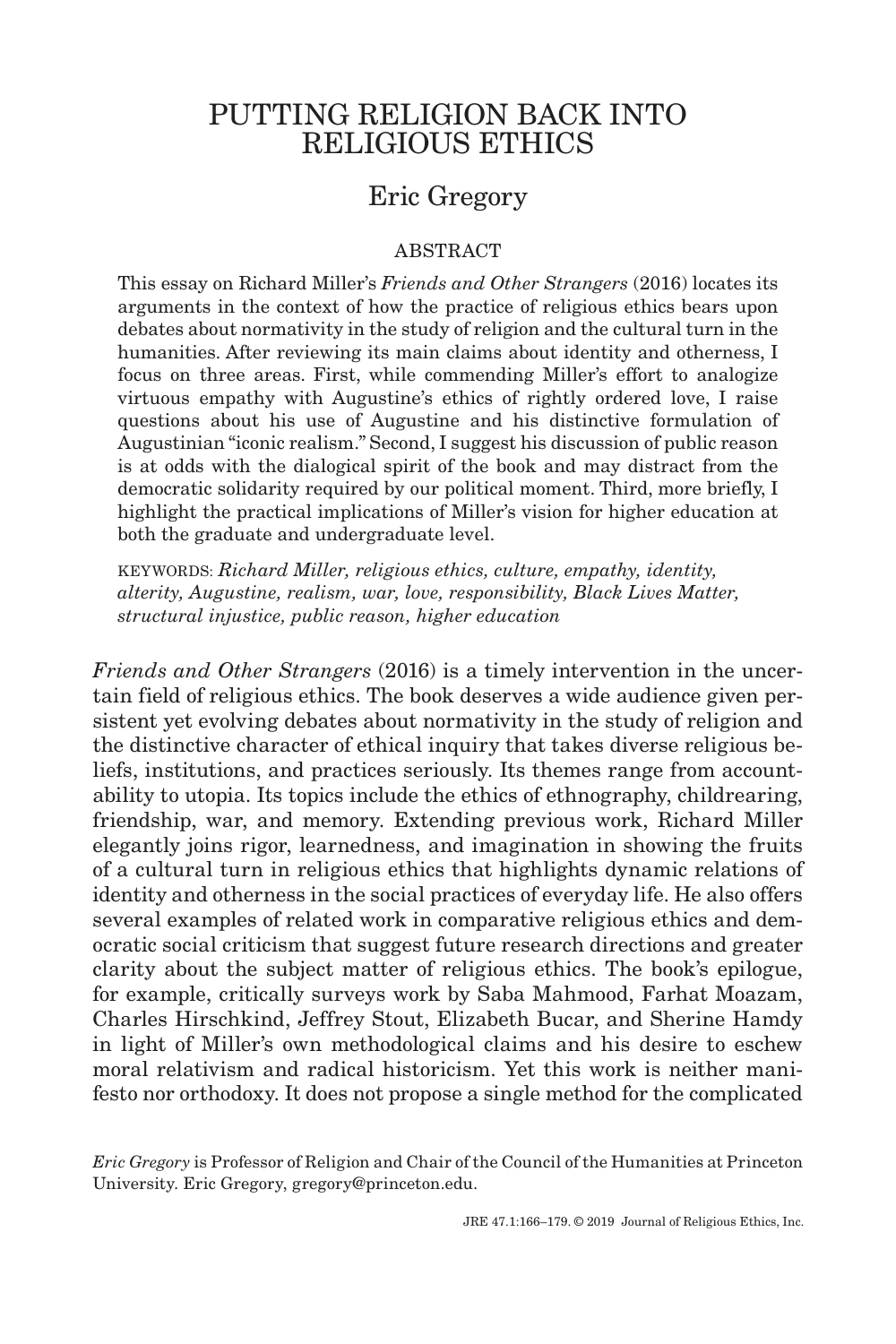work of interpretation and evaluation. By my lights, it should be read as a salutary invitation for ethicists who toil in religious studies to expand our repertoire by tending more directly to the "religion" side of "religious ethics." Such tending, on Miller's terms, is both liberating and transgressive.

Religious ethicists may be threatened by an apparent insularity, but they are no strangers to disciplinary boundary crossing. Miller's example suggests the turn to culture as "the constitutive medium of human existence" is well underway (2016, 37). Indeed, suspicion about the field often reveals anxiety about the sort of thing that Miller recommends in claiming that "we do well to trespass established disciplinary territories and break down the intellectual silos along with the cultural barriers that they may covertly and overtly protect" (2016, 7). Whatever else religious ethicists might do by way of engaging broader streams in the humanities and social sciences, an important feature of Miller's argument is that they should actually be scholars of *religion*. This means, in part, engaging theoretical and definitional debates within religious studies as themselves internal to the concerns of religious ethics. Some of this trespassing means catching up with the broader discipline. Still another approach might involve re-reading familiar "ethics" and even "theology" texts with questions about "religion" more front and center. Appropriate to his normative commitments, Miller's immanent criticism does not romanticize other fields or condemn previous contributions of religious ethics. He also does not divide the disciplines as if they were natural kinds each with their own essence. His Wittgensteinian account of religion seeks a more complex and pluralistic approach.<sup>1</sup> Miller puts religion back into religious ethics in order to diversify the field without giving up on the casuistry, theology, and analytic philosophy that have been a formative part of its practice (albeit, properly historicized and embodied).

A cultural turn does require religious ethicists to broaden their horizons beyond norms and principles. Miller draws upon scholarship in anthropology, psychology, cultural theory, history of religions, and aesthetics to advance his interdisciplinary claims and inform his moral judgments. But he does not leave his training in philosophical and religious ethics behind. He cites Immanuel Kant, Paul Ricoeur, and John Rawls without apology. In fact, one compelling aspect of the book is the way he marshals these traditions in order to criticize certain figures and trends heralded all too uncritically in the new canon of religious studies. His discussion of Mahmood's conflation of Aristotle and Michel Foucault on virtue and political liberalism with secularism is but one revealing example (2016, 310-20). The book as a whole—especially the chapters on "Moral Authority

<sup>&</sup>lt;sup>1</sup> Miller's book would profitably be read alongside the work of Stephen Bush, who shares his interest in Wittgenstein as well as bridging theories of religion, religious thought, and religious ethics. For Bush's social practical account of religion that identifies the insights and shortcomings of major approaches in religious studies, see Bush2016.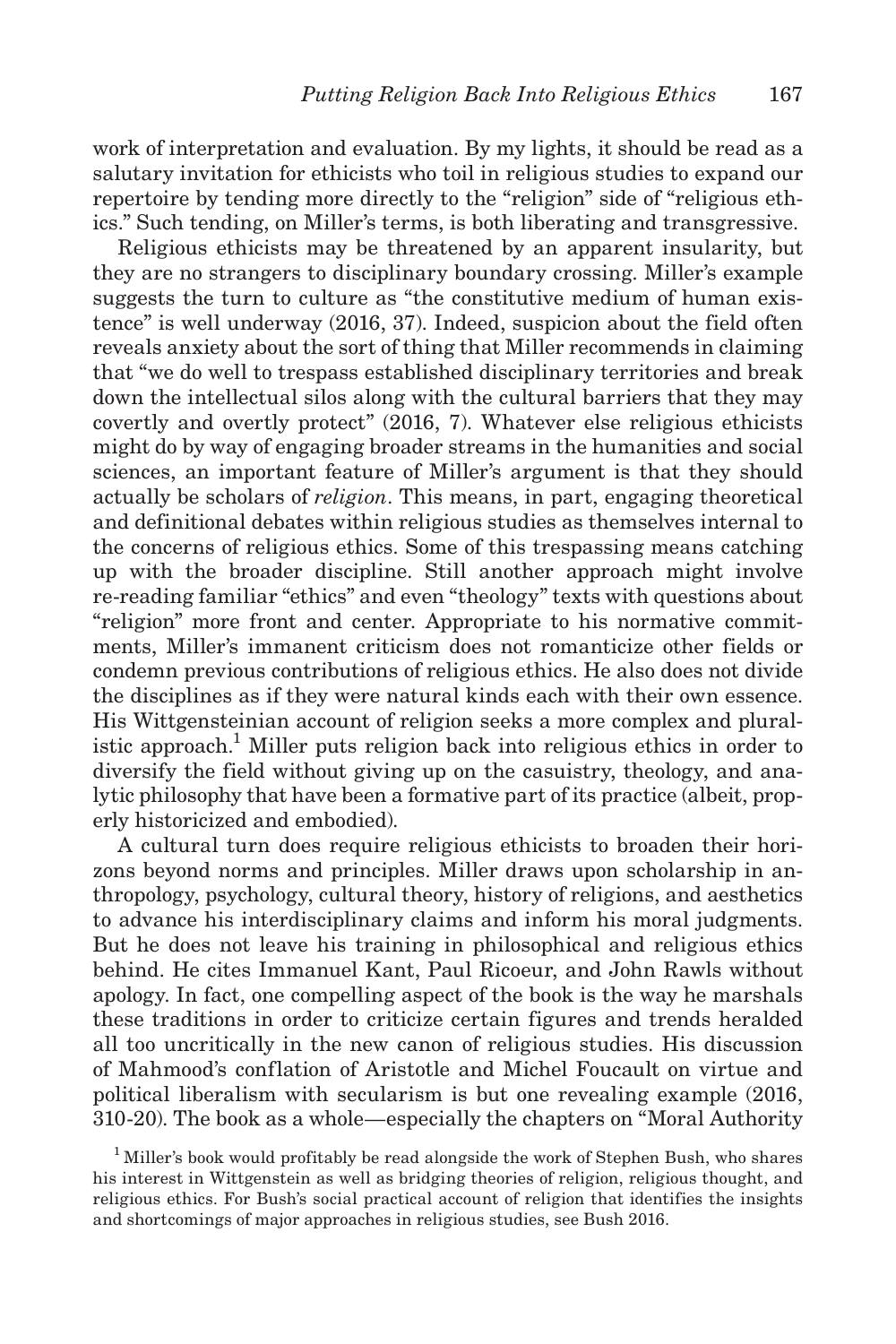and Moral Critique in an Age of Ethnocentric Anxiety" and "The Ethics of Empathy"—offers that rare work by an ethicist that might actually find its way into a seminar on theory and methods in the study of religion. So Miller helps narrowly trained ethicists see the normative dimensions of culture even as he exposes the often-undefended moral claims at work in theorizing religion and subject formation. At the same time, without explicitly saying so, Miller transcends an occasional rivalry between religious ethics and Christian ethics, both relatively new fields and creatures of the modern university that are frequently separated from religious studies and from one another. Like other efforts to expand what counts for objects of study, he does so by opening up a wider range of genres and sources for thinking about alterity and intimacy.

Discourses of alterity and intimacy figure prominently in academic and public life. We are awash in calls to narrate them. But they do not always disrupt or deepen our understanding. Miller's relational account does this for me, perhaps because he treats them dialectically, freeing us to see the goods of another "on their own life-giving terms" (2016, 192). Reading his book challenged me as a scholar, teacher, and,I might add, as a parent. The challenge is perhaps more acute given the scholarly intimacies I share with my fellow other-regarding egalitarian democrat and Augustinian virtue thinker who wants us to become more Greek and Hegelian without thinking we live "after virtue." I bracket whether or not those qualifiers constitute religious intimacies as well, and will simply note that the work performed what it analyzed. Beyond merely scratching an anthropological itch, it helped this reader discover what Miller terms "our own hidden alterities" by encountering genuine others as those "to whom I am responsible" (2016, 10 and 3). The remainder of this brief review focuses on three particular dimensions of the book.

# 1. Augustine, Augustinianisms, and Religious Ethics

Miller's critical appropriation of Augustine as a conversation partner is fitting given his interests in selfhood, otherness, and the "plasticity of human desires" (2016, 37). These are familiar themes in Augustine studies, especially among interpreters of the *Confessions*. They also play an important role in competing narratives told about Augustine and modernity this side of the many efforts to read him and his influence on Western culture outside the specific context of Roman Catholic dogma. But Miller's interests are not primarily genealogical. Curiously, as with most Augustine scholars, he does not emphasize what Augustine has to say about *religion*. It would be interesting to discover how many courses that introduce students to various approaches to religion include figures like Augustine or Karl Barth, both theologians who wrote about religion distinct from Christian problematics of faith seeking understanding. What Miller does find in Augustine is a generative resource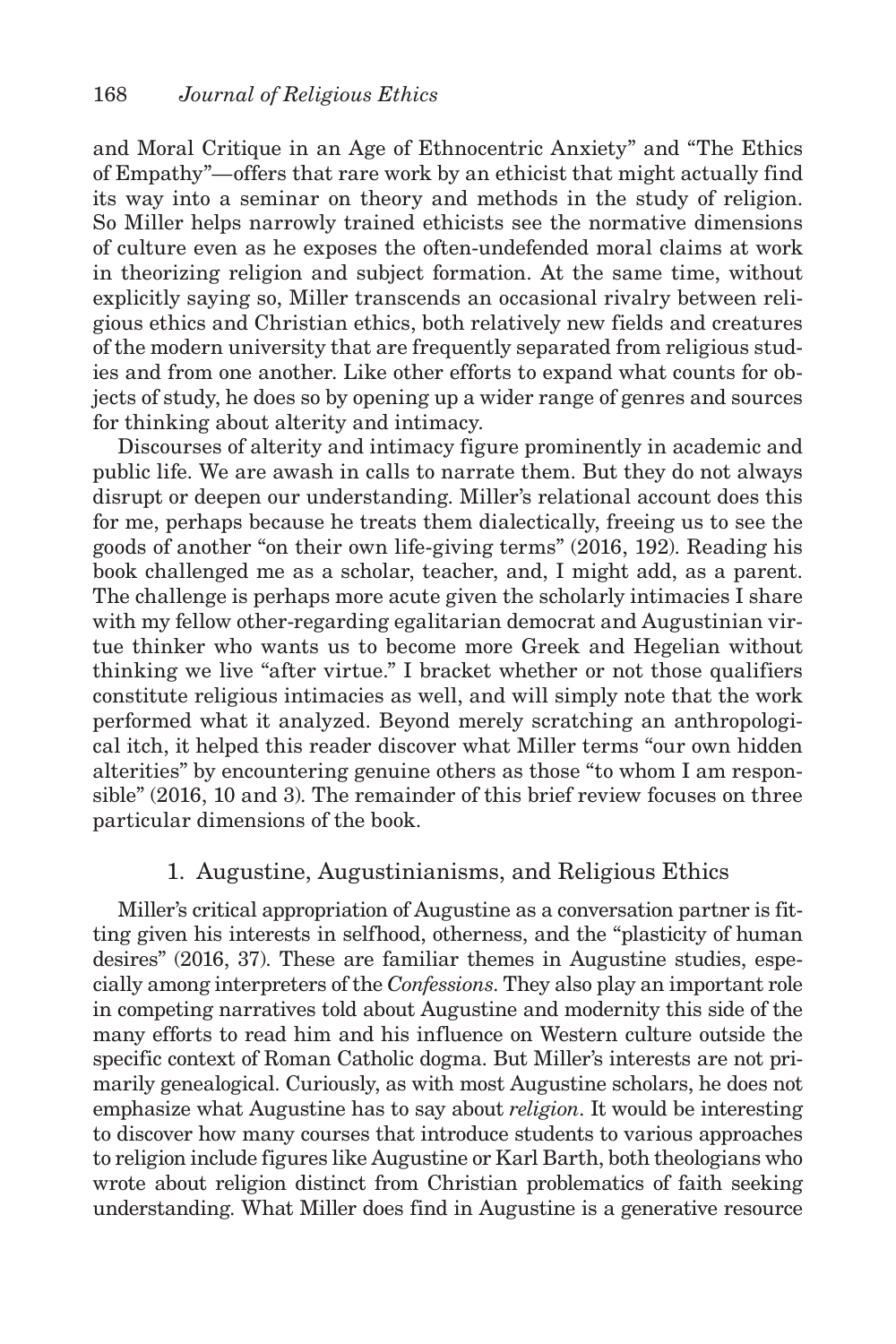for moral psychology and the larger themes of his book, including empathy, friendship, grief, God, and virtue.

The Augustine that attracts Miller is the one who enables "a manner of being in the world according to which we may love on terms that are attuned to the neighbor in his or her alterity" (2016, 197). In dialogue with Stanley Cavell and Iris Murdoch, he reconstructs Augustine's famous distinction between *cupiditas* and *caritas* in order to fund an ethic that respects difference and habits of interpretation that put limits on narcissistic and anthropocentric tendencies. These tendencies are rife with idolatrous possibilities. Augustine's connection between *what* to love and *how* to love is a key theme that Miller helpfully elevates without denying the plurality of virtues or the demanding work of practical reasoning. Miller defines his "iconic realism" in contrast to the more familiar political realism associated with Reinhold Niebuhr. Realism of the latter variety can be unduly preoccupied with the frustrating conditions of finitude. Miller does not deny finitude. But his description of an iconic realism moves in a different direction. It is a way of naming "graced dispositions of mind and will" (2016, 190) that encounter reality "as it is rather than as one wishes" (2016, 178). Seeing reality for what it is disrupts the self, decentering its distorted perceptions by disclosing otherness as a gift and relationships "on terms other than those we concoct for our own advantage" (2016, 193).

Augustine's efforts to transcend self-absorption in his relations with others were not always successful. Indeed,Iam not sure he qualifies as a legitimate moral authority on the terms outlined by Miller. He did not always give reasons, exercise due diligence, take another's perspective, or express himself with a grasp of his social location.<sup>2</sup> Some of Augustine's fiercest critics rightly take him to task on precisely these points. But Miller's recognition of non-innocence is a helpful Augustinian reminder. Purity of heart, for both Miller and Augustine, could not be the necessary condition for moral inquiry. Augustine certainly was a cultural authority who aspired to the traits of moral authority thus described, or at least had reasons to do so. He was a great ethnographer of Christian religion and Roman culture. Miller offers close readings of particular passages and engages relevant secondary literature. But his broader goal is to analogize his own ethics of virtuous empathy with Augustine's ethics of rightly ordered love. I have little quarrel with his account and his reading of Augustine's theocentric imaginary, desire, and heterology. It is an attractive Augustinian vision, able to domesticate worries about proximity bias and egotistical drift, even while opening to empirical research

<sup>&</sup>lt;sup>2</sup> Miller identifies these conditions as "terms for justifiably assigning moral authority to critics . . . enabling us to accept the asymmetry that obtains between moral critics and their audiences" (2016, 91; see also 105).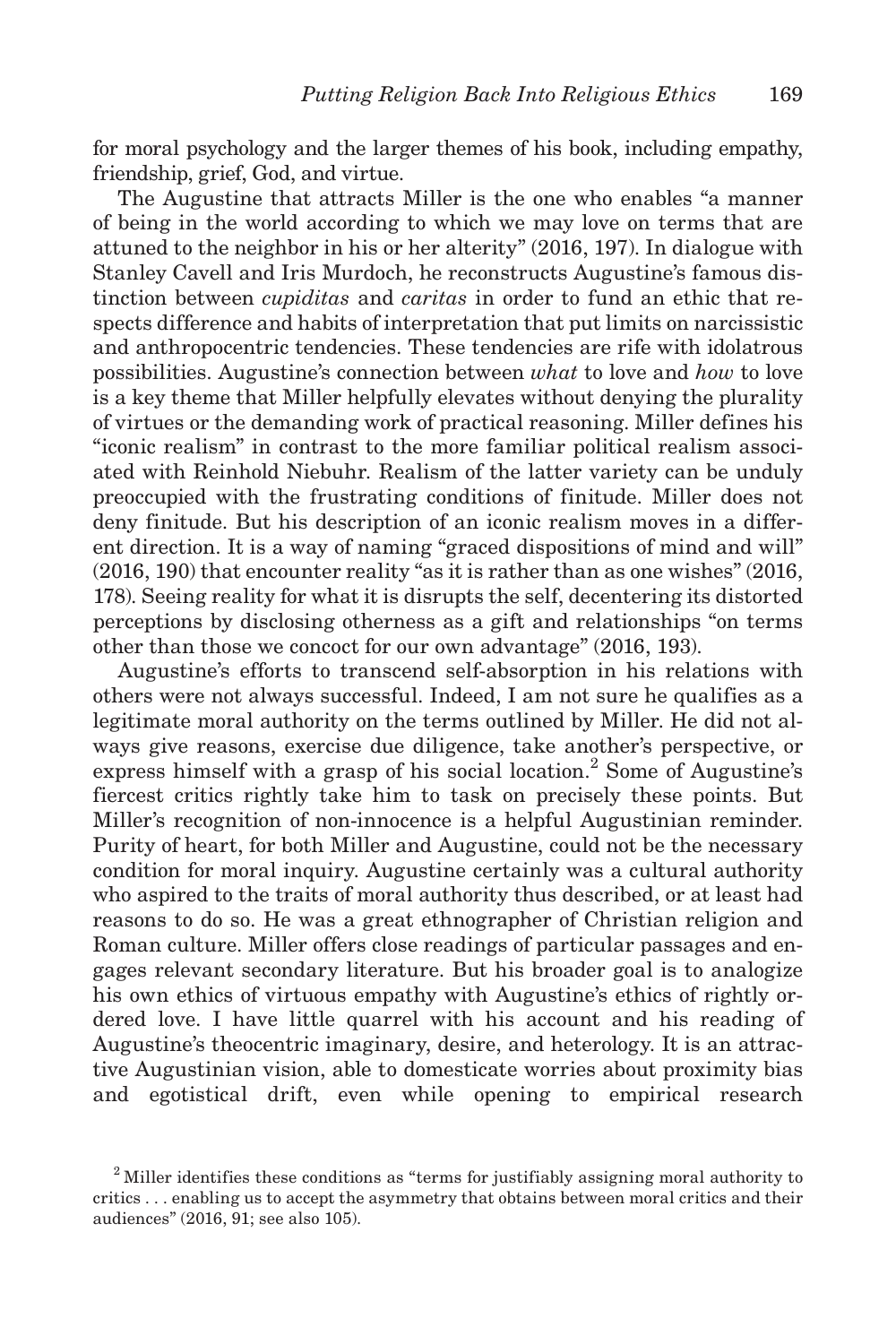possibilities.<sup>3</sup> I also find compelling Miller's translation of Augustine's theological idiom into respect for persons, wholeheartedness, and an extensive ethics of care. Part of me still wonders what is lost in such translations. But unlike some fellow Augustinians, I cheer his efforts to find "more general, workable ideas about friendship and love" even if it means stepping back from Christological and sacramental particulars (2016, 192). From a theological angle, it could be seen as leaning into them so much that they no longer demand to be named. $4$ 

Miller's Augustine is also a resource for "empathic indignation" and "building affiliations with those who suffer injustice" (2016, 147). Augustine's account of love's response to the challenge of injustice sponsors a diverse array of Augustinianisms. These bear upon Miller's important question of whether or not Augustine—like Ambrose, Aquinas, Suarez, Vitoria, Grotius, and Luther, not to mention Paul Ramsey and his heirs allows war to be an expression of the love of neighbor to "protect innocent neighbors at risk" (2016,206). Indeed, this view is sometimes taken to be Augustine's signal contribution to the development of the just war tradition. 5 Miller rejects the association on historical and exegetical grounds. He is right to do so, and here joins scholars like James Turner Johnson in distinguishing what Augustine actually held from his latter day interpreters.<sup>6</sup> Miller's judgment, however, goes beyond the potentially misleading claim made by some historians that Augustine makes "no mention of the need to fight with love in one's heart" (Wynn2013, 328). Rather, with more precision, Miller thinks that we "distort Augustinian thinking by confusing the virtue of love with acts of beneficence or by importing deontic

 $3$  Like Miller, Jennifer Herdt has also sought to bring Augustine into contemporary conversations about human empathy (Herdt 2015). In particular, she turns to his practices as a "potential source of practical tools for cultivating a wider empathy" (2015, 64). She suggests empirically testing "the salience of the liturgical context for fostering empathetic concern" alongside Augustine's "various rhetorical strategies for increasing attention, decreasing avoidance, relativizing the significance of wealth as an in-group/out-group marker" (2015, 82).

4 Unlike religious ethics or philosophy of religion, Christian ethics has focused more on questions of moral and political pluralism than religious diversity as such. For an effort to join discussions of Christian love to this form of otherness, see Gregory 2016.

 $<sup>5</sup>$  Recent discussions offer various ways of describing the relevance of Augustine's theology</sup> of love for an ethics of war and peace. See, for example, Biggar 2013 and Cahill 2014. In these works, neither author takes up the historical question of the Augustinian provenance of binding love to the use of force.

 $6$  Johnson and Miller differ with respect to interpretation of Augustine and the just war tradition, as well as their evaluation of Ramsey's extension of Augustine's reasoning "in the context of individual relationships, to the case of war" (Johnson 1981, 197). But each emphasizes how modern readers like Ramsey go beyond Augustine's texts and historical context in their efforts to ground war in charity. See, for example, Johnson2018.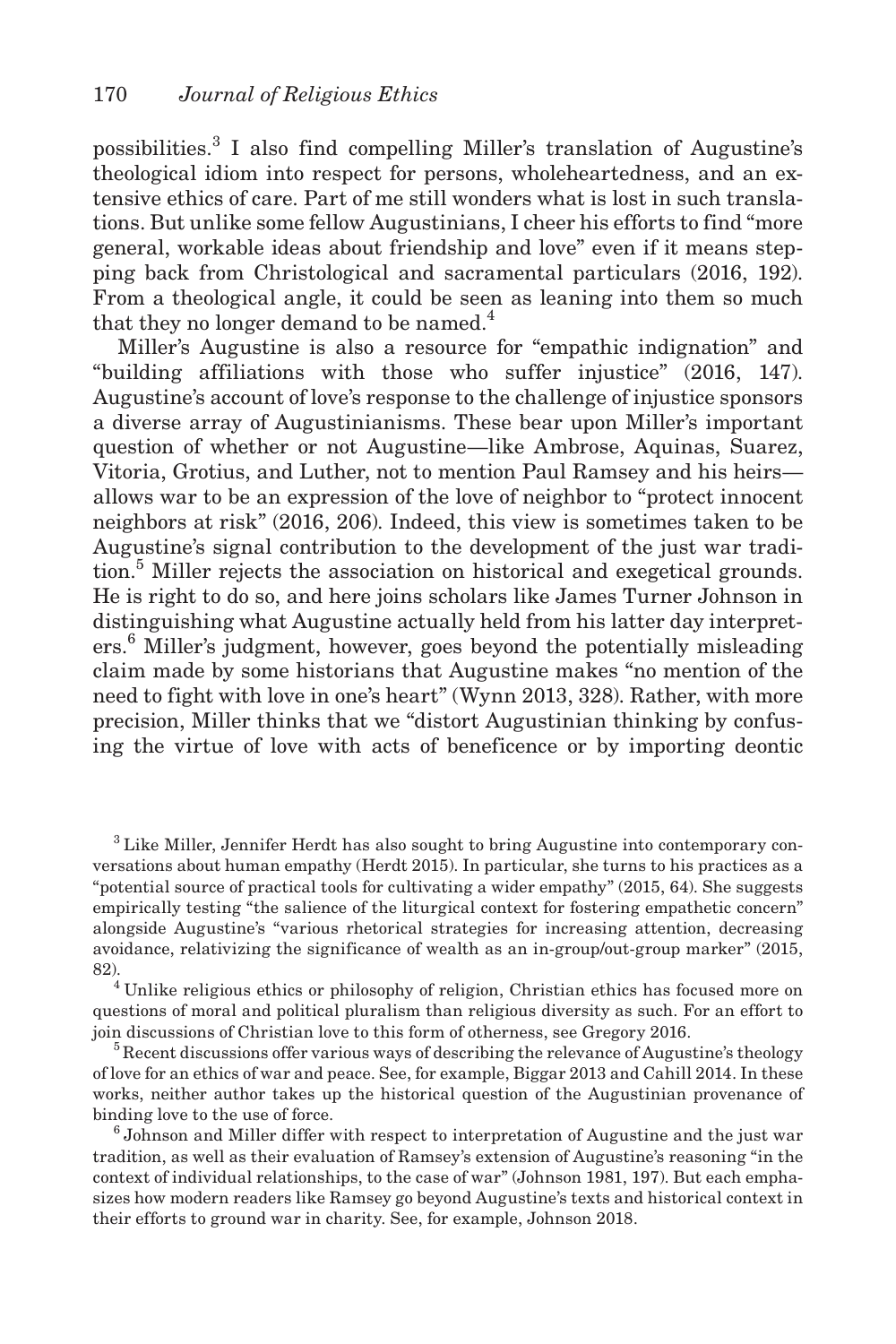language of agape into a theological eudaimonism structured by the virtue of *caritas*" (2016,208). Miller is no doubt correct to remind us of Augustine's emphasis on necessity and agent-referring dispositions. He is also correct to highlight that Ramsey's emphases on neighbor-love and third-party relations are not to be found in Augustine's texts on war (2016, 208–19; see Ramsey 1961, 15–33, and Ramsey 1968, 141–47). Augustine's texts are occasional, scattered, and contextual. They frequently emphasize prudence, divine providence, and the need to love one's enemy with patient forbearance. His pastoral concern is primarily for the soul of the warrior and the vocation of other office holders, focusing more on the evaluation of persons rather than their acts. They reflect little engagement with what we moderns think constitute conditions of warfare or punishment.<sup>7</sup>

Iagree that Augustine doesnot explicitly justify waras a form ofneighborlove, even in the famous claim that "wars will be waged in the spirit of benevolence" (Augustine 2001). However, it is a separate question if he *could* have done so were he to have made more systematic judgments about particular acts of warfare. How modern Augustinians make use of the idea is yet another matter. Ithink it would go too far to suggest that joining love and war is merely a liberal Protestant invention that is alien to Augustine's moral vocabulary, let alone a biblical emphasis on concern for the unjust suffering of the oppressed. Augustine's medicinal metaphors of punitive tough love and harsh kindness are fraught ones. Modern Augustinians need to think harder about how earthly peace constitutes a proper object of charity for the mournful warrior and its conceptual distance from Augustine's own writings. But I still think that his account of love can support an other-regarding action beyond inward anxiety about motives, caught up in the sweep of God's providential ordering of the world. Taken together, selections from *City of God* and his letters to imperial officials strike me as providing at least an implicit reference that binds rightly ordered love and concern for non-domination to the use of force.<sup>8</sup> No doubt h theology of love would unleash dynamic processes of moral understanding and social reform foreign to Augustine. Ramsey more than Augustine defends this position on behalf of victims rather than agents or offenders and, regrettably to my mind, with less lamentation, a sense of tragic compromise, and Miller's appeal to Augustine's "heartfelt grief" (2016, 215). Nevertheless, I remain unclear if Miller rules out neighbor-love as

<sup>&</sup>lt;sup>7</sup> Historians increasingly challenge the view that Augustine was the founder of the just war idea, even to the point of suggesting that it rests upon a "house of cards" (Wynn 2013, 24). Wynn argues that Augustine "was made into *one* of the Christian authorities on war through selective and decontextualized citations from his works performed by later medieval canonists and theologians" (2013, 330).

 $8$  For an intriguing account of Augustine's self-presentation and his actual relations with imperial authorities, see Shaw 2015.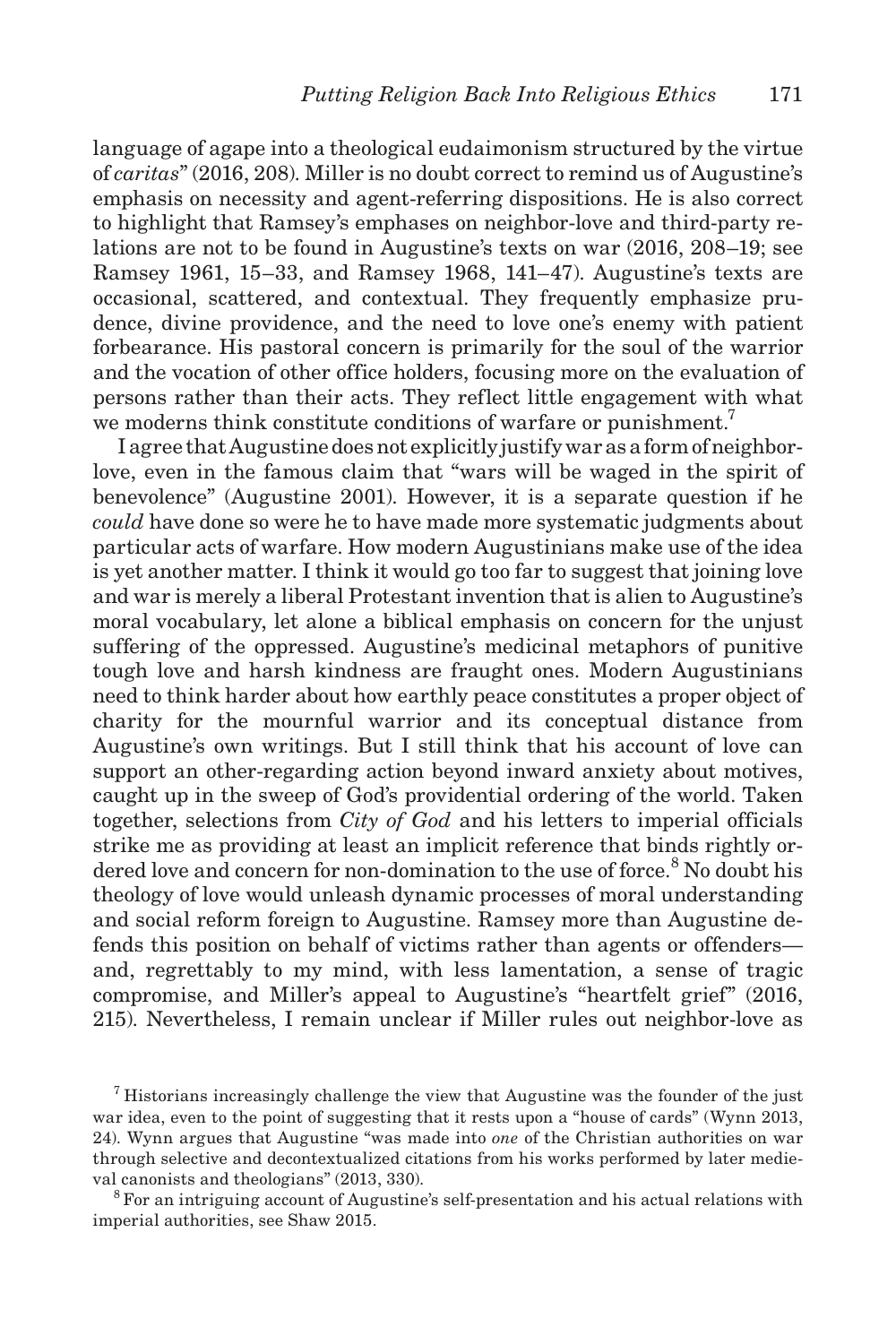consistent with securing peace through war or, less strongly, simply worries it "courts confusion" and "goes beyond the plain meaning of Augustine's texts" (2016,211 and 212). On one strong reading, Miller's interpretation finds Augustine's thinking menaced by a troubling split-personality psychology that grounds action only in necessity and acting as an agent of the law. Augustine may invite these subjectivist troubles familiar to role-based ethics in certain passages. But Augustine also seems particularly interested in relating temporal and eternal goods in his pastoral wisdom rooted in love. Love should not do all the work of virtue or action guidance in the case of war. But it need not be separated either.

This review is not the occasion for a full treatment of Augustine, love, and war, especially in relation to longstanding debates about the good of politics or a presumption against violence in the Christian tradition. Ihave raised this historical issue in the service of a related concern that may be more fundamental. Miller's distancing of Augustine from figures like Ramsey is parasitic on broader claims about the priority of the good that denies to Augustine a "moral theory of duty" (2016,213). But why pit duty language against teleology? Miller himself tells us that Augustine presumed "a duty to remember justly for the sake of history" (2016, 226). I am not sure that I am qualified to make these judgments because Miller boldly tells us that "we get nowhere reading Augustine's theological ethics until we understand that, for him, the good is prior to the right" (2016, 210; see also 388n6). Ironically, here Miller may fall victim to his own worries about importing modern vocabularies into Augustine or other pre-modern authors who do not neatly fit our distinctions. Augustine certainly never tells us that the good is prior to the right. Of course, it may be an appropriate reconstruction depending on what we mean by the good and the right. It may be true in the sense that something is right because of its logically prior relation to values (whether it be a person's virtue or some other good). Iread Augustine, despite recent debates, as a eudaemonist, neither a consequentialist keen on maximizing states of affairs nor a deontologist indifferent to the relations that *constitute* our common good as agents and patients. <sup>9</sup> But this does not mean consequences or duties play no role in h thought, or that the good and the right are understood to be in competition with one another.

Augustine's ethics are difficult to map in the typologies of modern ethics because he was a eudaemonist virtue-thinker who grounds obligations in divine commands issued by the author of a natural law. For Augustine, as for Aquinas, it seems more accurate to hold that the right and the good are always already intertwined and interdependent. Neither is intelligible without the other given the end of virtuous fellowship with God who is

 $9$  On eudaimonism and Augustine's ethics, see Clair 2013.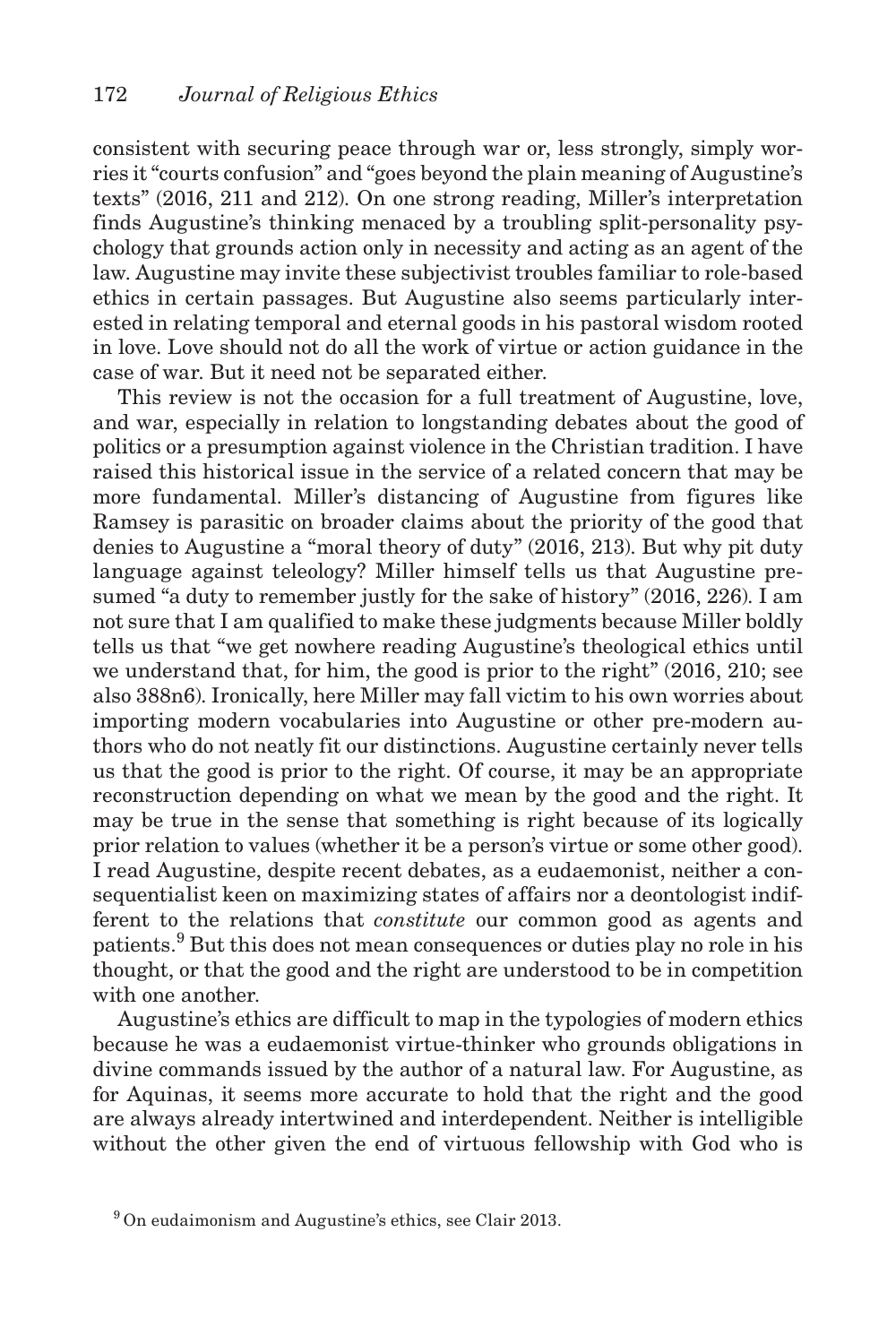*for us* and *for our neighbor*. By my lights, this secures a noncompetitive account of the good and the right, the self and the other, not to mention love and justice, harmonized in the pursuit of the good itself, God. The good is ontologically primordial. But, for pre-modern eudaimonists, especially Christian ones like Augustine who are both "agent referring" and "God referring," there is the possibility of interrelating the good and the right rather than reading into them a dilemmatic choice presented by modern philosophy. It is a false choice, both normatively and historically, and one seemingly at odds with Miller's relational account of ethics and his plea for iconic realism.

One virtue of Miller's cultural turn is that his chapter on war moves beyond the ethics of killing to a discussion of a broad range of moral sentiments. His Augustinian realism, less beholden to accounting within the conditions of finitude, focuses on "the cultural forces that inform, and often corrode, expressions of courage and commitment to fairness in times of national distress" (2016, 205). It speaks to matters of both individual and collective psychology without reducing Augustinianism to the limits of politics and the tempered prospects for relative justice under conditions of sin. Given his association of civic virtue and political solidarity with spiritual exercises, it would have been helpful if he made the contrast with Niebuhr's political realism or Rawls's realistic utopia even more explicit. Realism admits as many varieties as Augustinianisms. Moreover, the virtues demanded of ordinary citizens in thinking about war face serious challenges today. For example, how can democratic citizens weigh reasons when the most salient ones are claimed to be secret by a massive security bureaucracy? Yet another pressing theoretical question arises in our contemporary context as well.

Consideration of moral responsibility to others often assumes liability to praise or blame. In this context, Miller appeals to Peter Strawson's influential notion of "moral reactive attitudes" in the context of feelings of resentment, indignation and guilt. While Strawson focused on questions of free will and determinism, Miller extends these psychological concepts to the "rough-and-tumble of political life" (2016, 141). In particular, he notes the moral ambiguity of interpersonal feelings and their need to be tied to claims of justice ifthey are to be moral emotions. Buthow does a Strawsonian account shed light on anger, complicity, and moral responsibility under conditions of widespread and deeply historical systemic injustices? For example, how might Miller's Augustinian realism understand the relation between blame and large-scale structural injustices such as those exposed by the Black Lives Matter movement? Callthis the *Moral Man and Immoral Society* question. Can we empathize with, and even hold non-culpable, police officers caught up in what we now call "implicit bias" or what Augustinians used to call original sin? Or would this attitude promote too much skepticism about political and moral responsibility? Again, these are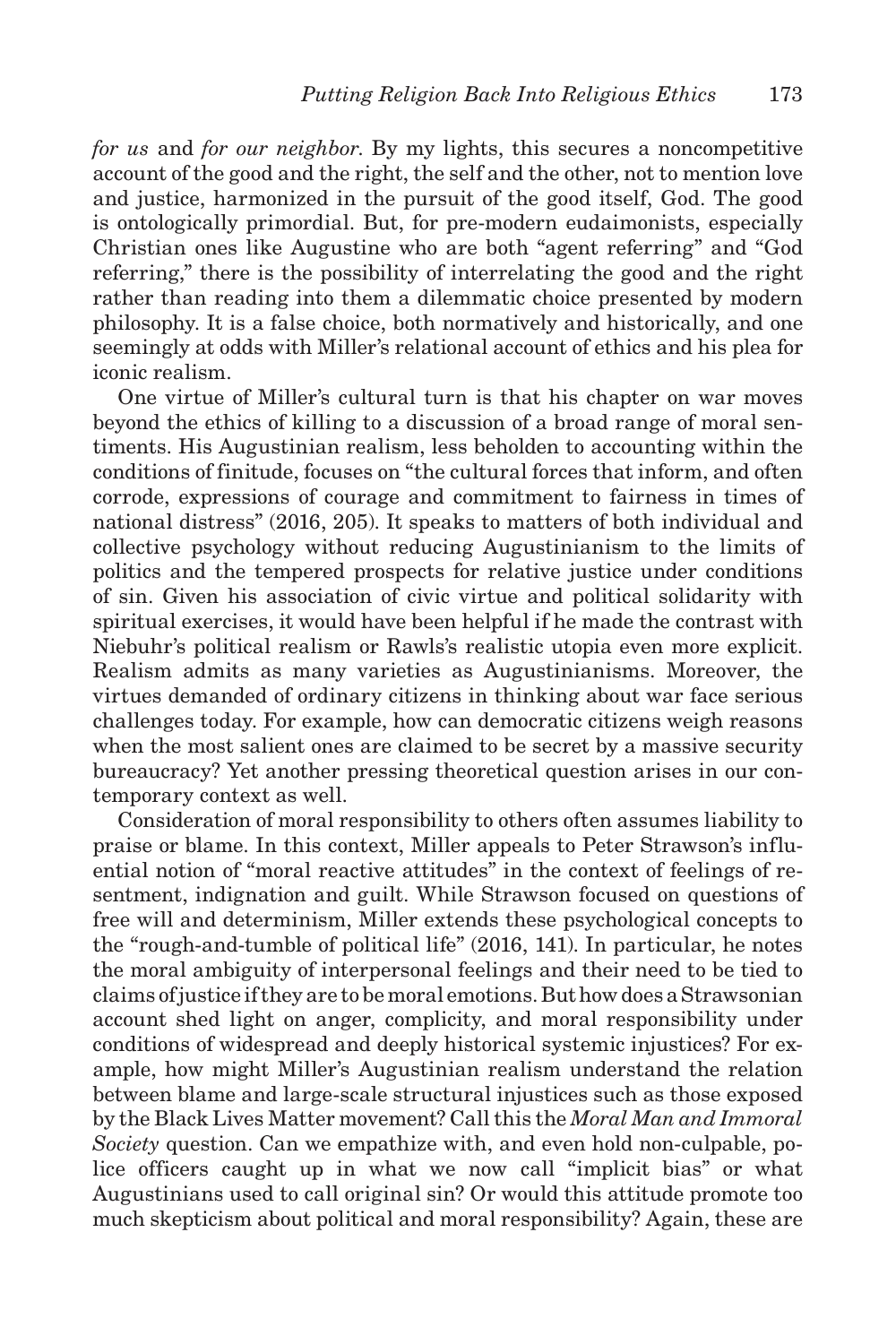familiar questions for an Augustinian tradition that has long wrestled with the status of moral agency.<sup>10</sup> They are not merely abstract the ideas. They find concrete expression in the different rituals of the Christian tradition, especially in practices of lament, confession, and reconciliation. But they also admit analogies for political morality outside the context of Christian notions of sin and grace.

Any political morality must have something to say about how stubborn features of social psychology are to be understood in the context of political life. What does it mean to hold someone accountable for psychic forces and unconscious habits rooted in deep histories? In short, how do we understand the justifiable moral anger in those cases where responsibility appears quite diffuse and often arises through no conscious fault? Moral reactive attitudes may not adequately capture the relevant phenomenology of protesting injustices that exceed the ill will of identifiable moral agents. In fact, the model of blaming personal agents can obscure the political response necessary for dramatic social change. Iam not interested here in determining any particular case, let alone calling into question the reality of culpable racists, the perversity of will, or the need to prosecute murderers and protest police violence. Structural injustice does not require the inevitability of any particular unjust act. My query is more conceptual, raising the problem of how we assess anger and blame given increased sensitivity to complex political issues that exceed the actions of individual moral agents. These questions swirl around recent debates about global poverty, immigration, and climate change. They also provide a transition to Miller's interest in religion and public life that makes a cultural turn.

# 2. Religion and Public Life

Miller distinguishes broader issues of religion and public life from more narrow debates about religion and public reason that turn on issues of power and authority. These debates have played a central role in contemporary religious ethics. Like Rawls, Miller couches them in terms of a psychologically realistic form of civic empathy. Here we find no minimalist procedural democracy or defense of secularism. Nevertheless, trading on familiar concerns about Rawlsian exclusivism, some find a contradiction between Miller's account of the moral basis of democratic authority and the policing mechanism of liberalism construed via public reason and the socalled "anemic notions of equality, autonomy, and reciprocity" (Bretherton

 $10$  For a nuanced account of blame and moral responsibility from a modified Augustinian perspective, see Couenhoven 2013. Couenhoven's "compatibilist" position makes room for blameworthy responsibility even for some types of ignorance and inherited fault. But he also holds that "recognizing the original sin that afflicts us all might incline us to blame each other less than we otherwise might in this libertarian age" (2013, 11).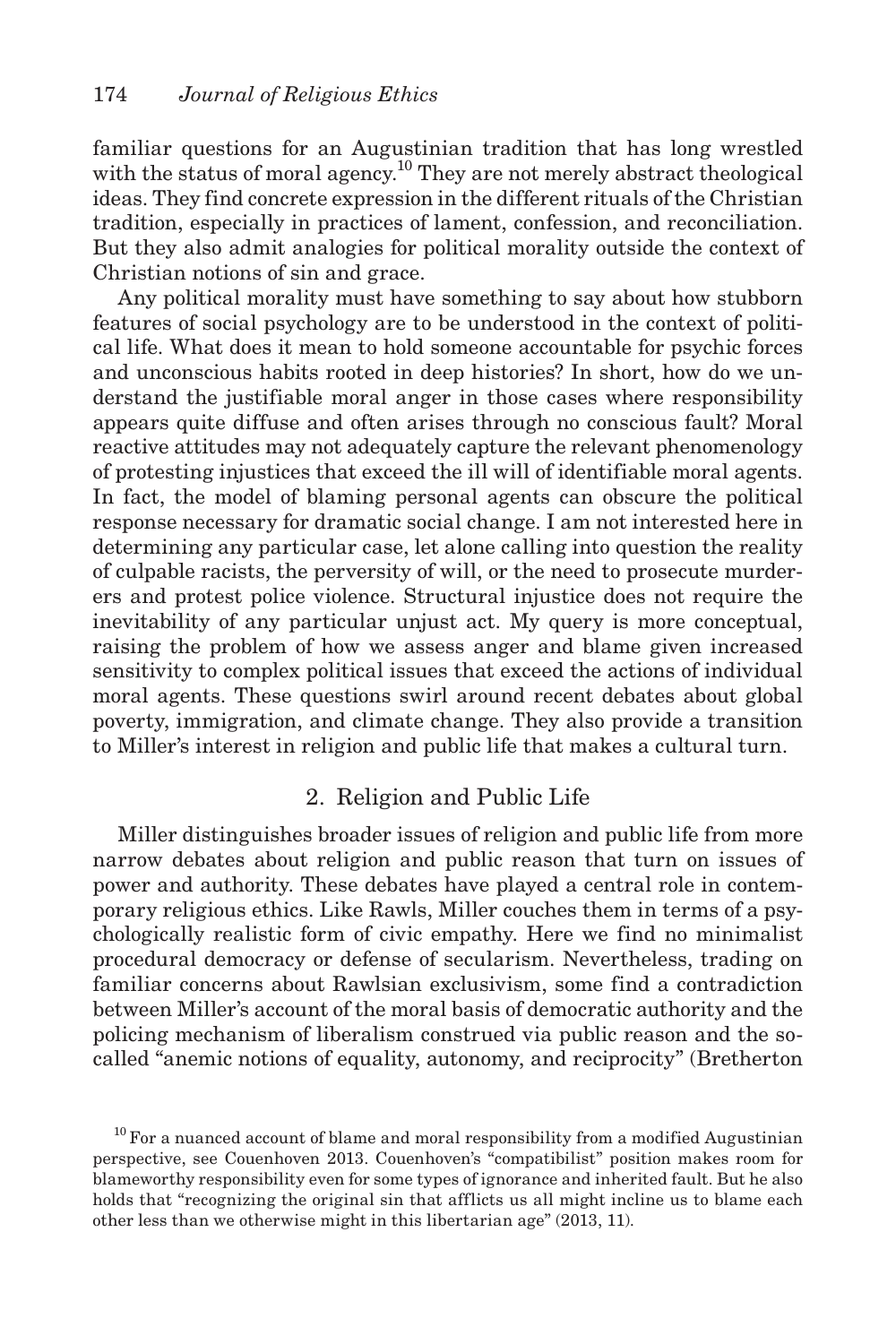2017). Alongside Miller,I do not think those values are anemic. Ialso do not see any evident contradiction given the work done by the technical distinction between the background culture and the public political forum. In this sense, however, it may be that Miller and Rawls are more concerned with the *legitimacy* of collective self-governance than *sovereignty* or *authority* as such. Miller does not say much about sovereignty, a term that has returned with notable force in recent political theology, other than to equate it with the will of the people (2016,202). His appeal raises difficult questions about the relation between that will, the body politic, and the grounding of legal norms and the territorial state itself. He does argue that a religious citizen who sees authority deriving from God must "either count herself out as a democratic citizen or ascertain how divine authority is delegated to believers and nonbelievers in matters of democratic policy formation" (2016, 306–07). Here, critics like Bretherton are right to suggest that liberal reciprocity has its limits in constituting the common life of a people. It would have been useful for Miller to address more concretely how a democratic people come to possess sovereignty and its relation to sacred values that need not be linked to conceptions of divinity.

This is not a call to return to medieval and early modern debates, though they may prove instructive for comparative religious ethics. Ialso affirm a version of "political, not metaphysical," even though I remain skeptical of a freestanding shareable language or common vantage point that all reasonable persons could accept. Miller's ability to distinguish "religious reasons" from "nonreligious reasons" can imply a confidence even greater than the later Rawls. There are virtues of political rhetoric. But I am not convinced they are primarily about the kinds of reasons we deploy. The search for that often fixed and normalizing determinate language, even if unintended, has tended to fuel depoliticization, alienation, and culture wars rather than transcend them. Ialso think it is at odds with Miller's emphasis on the dialectical and the hermeneutical, even if Rawlsians might accommodate social differences by linking reflective equilibrium and public reason. These issues track familiar debates given disagreements about the good and the right and the loss of some social worlds within egalitarian liberalism.

The deep pluralism of contemporary democratic societies raises issues beyond the problem of epistemic disagreement. Miller argues pluralist democracies are a certain kind of association that do not "meet all our needs or satisfy all our aspirations" (2016, 307). But they do depend on a sociology and psychology. Indeed, for Rawls, public reason "belongs to a conception of a well-ordered constitutional democratic society" (Rawls 1999, 131). Itake Miller to believe Americans live in such a society. Iam prepared to agree, though less confident these days given the radical expansion of executive power, the fraying of our social fabric, unrestrained commercial interests, rejections of representative politics, and the prospect of authoritarian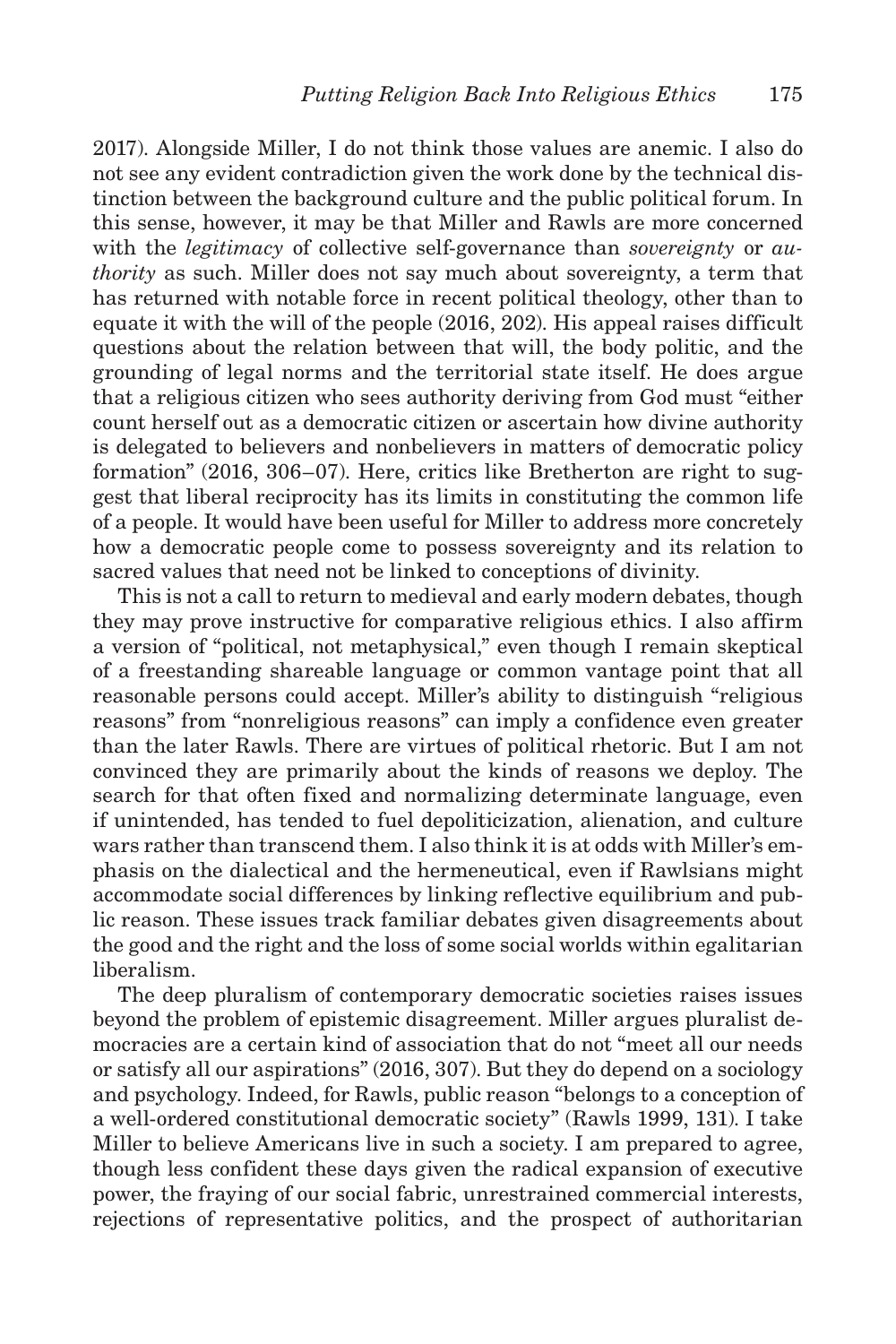nationalism. What if those empirical conditions are not met? This raises questions about "global public reason," but also one for democratic societies increasingly characterized by internally contested public cultures. These may not trouble ideal theory, but they should matter for a cultural turn predicated on respecting difference without abandoning moral judgment. In fact, I think a defense of public reason may be a drop in the bucket given what is needed to promote solidarity in our cultural moment, especially if public reason approaches already dominate our actual politics.<sup>11</sup>

What if public reason debates also took a cultural turn away from its uninviting philosophical scholasticism? More Hegel, less Kant. Do we find Rawls's democratic public culture with enough shared basic ideas and principles? Perhaps. Miller recognizes that beyond the exchange of reasons, democracy is a social fact and a culture that includes "dramatic ritual performances and other formalized symbolic practices" (2016,21). Those performances and practices are the stuff of what is sometimes called civil religion—controversially so, often dependent on something transcendent to actual people, law, and government.<sup>12</sup> At one point, Miller tells us it is a difficult question "whether coexistence in a liberal democracy would count as thick or thin relations" (2016,240). Whether thick or thin, Miller's moral basis of democratic authority assumes a democratic culture of mutual recognition. Is this authority contingent on the justifiability of *associative duties* or is it more of an empirical concession to prioritize fellow citizens in order to fulfill a general moral obligation? Moreover, does Miller have any advice for how intellectuals might support such a culture in the practices of everyday life where the dialectic of identity and alterity is under threat?

# 3. Religious Ethics and Higher Education

Miller notes, though somewhat quickly, that advancing work that reflects a cultural turn "will mean developing undergraduate and graduate education in a more interdisciplinary way than is currently the case in religious ethics" (2016, 73). I would like to hear more about what that looks like in practice, especially as I have tried to incorporate more anthropological and comparative work in my teaching and research. He gives us helpful examples, both in his own work and discussion of others. He admits the difficulty of different traditions of scholarship, particularly navigating fluency in religious and philosophical ethics alongside the in-depth immersion of ethnographic work or cultural studies, not to mention other disciplines and approaches. What would a curriculum in religious ethics

 $11$  See, for example, Shields 2009.

 $12$ In a provocative essay, C. Travis Webb recently has argued that the idea of civil religion as an "otherworldly" religion has never been taken as seriously as it should by the field of religious studies (Webb 2018).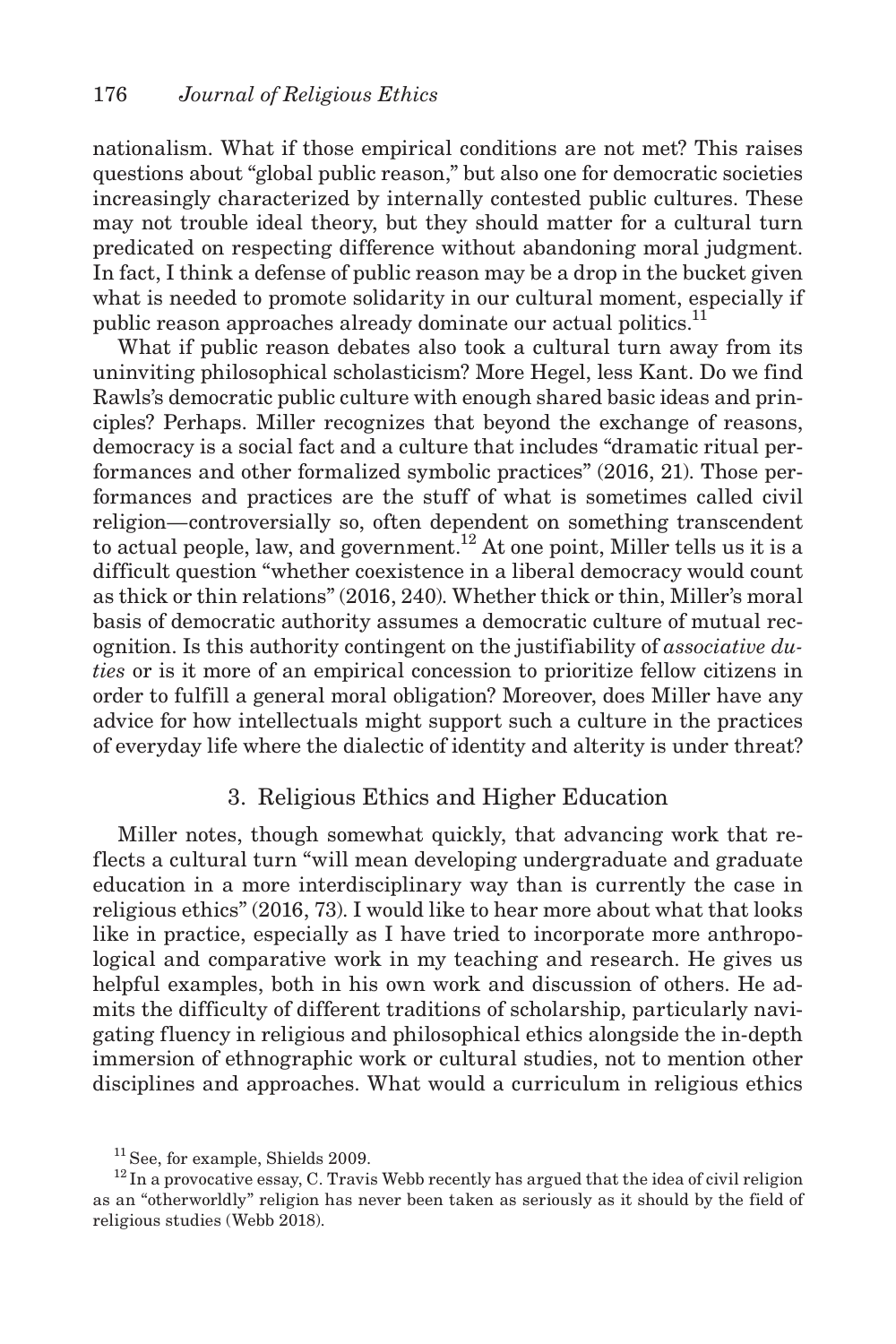look like given conditions of finitude and the need to frame our discipline in a way that outsiders—be they other ethicists, theologians, or scholars of religion—understand? How do we assess the inevitable gains and losses that coincide with pluralizing the field? How might the subfield roster of exemplary texts differ from other subfields in religious studies? These questions have been central for developing young fields like religious ethics, and frequently have been discussed in the pages of this journal. Today, they have an added urgency given the competitive realities of the academic job market and the social and political context of the contemporary university.

Again, Miller is not prescribing a new method or new curriculum. I suspect there are few religious ethicists who would deny the value of the cultural turn. In fact, given the salience of ethnography and anthropology, recent scholarship in both theological and religious ethics strikes me as having made the turn. But how do we balance initiating younger scholars into the subfield while also achieving literacy in the wider field of religious studies or other disciplines? What do religious ethicists do that other scholars of religion do not? Iam thinking primarily about graduate education, and the sort of questions doctoral students might encounter from a hiring committee. But religious ethics might also have something to say to recurring debates about the ethical dimensions of the humanities curriculum at the undergraduate level. These debates have once again become intense, sharing in the anxieties about ethical formation, secularity, and value neutrality which Miller addresses. Does this book have anything to contribute to the ethical commitments and purposes of the modern university? I certainly think so. One of my humanities colleagues recently told me that the only defensible ethical discourses left in the university were bland notions of diversity and critical thinking. He said it not by way of a lament or nostalgia. In fact, the implication of his remark was that it is the price we pay for pluralism. He added, with a more polemical edge, it also reflects the only reasonable response to the dangerous legacy of religious ethics. Miller's book provides good reason to think that more than the field of religious ethics is at stake in challenging that view.

# REFERENCES

Augustine

2001 "Letter 138: Augustine to Marcellinus (411/412)." In *Augustine: Political Writings*, edited by E. M. Atkins and R. J. Dodaro, 30. Cambridge: Cambridge University Press.

Bush, Stephen S.

2016 *Visions of Religion: Experience, Meaning and Power*. New York: Oxford University Press.

Biggar, Nigel

<sup>2013</sup> *In Defence of War*. Oxford: Oxford University Press.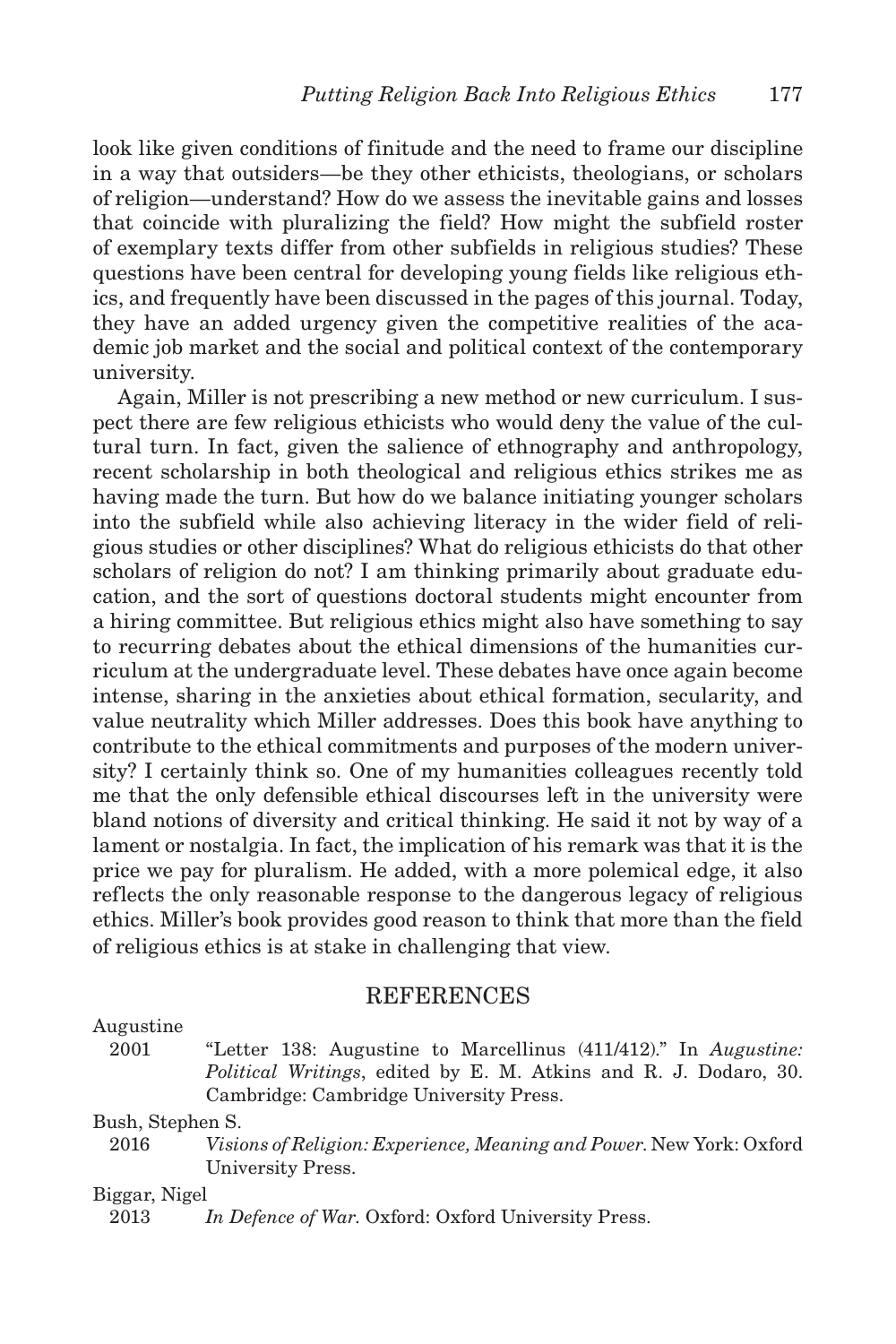# Bretherton, Luke

2017 "A Political Ethic of Alterity: Liberalism or Agonistic Democratic Politics." *Religion & Culture Forum*, June 4. Available at: [http://voices.](http://voices.uchicago.edu/religionculture/2017/06/04/a-political-ethic-of-alterity-liberalism-or-agonistic-democratic-politics-a-response-by-luke-bretherton/) [uchicago.edu/religionculture/2017/06/04/a-political-ethic-of-alterity](http://voices.uchicago.edu/religionculture/2017/06/04/a-political-ethic-of-alterity-liberalism-or-agonistic-democratic-politics-a-response-by-luke-bretherton/)[liberalism-or-agonistic-democratic-politics-a-response-by-luke-breth](http://voices.uchicago.edu/religionculture/2017/06/04/a-political-ethic-of-alterity-liberalism-or-agonistic-democratic-politics-a-response-by-luke-bretherton/)[erton/](http://voices.uchicago.edu/religionculture/2017/06/04/a-political-ethic-of-alterity-liberalism-or-agonistic-democratic-politics-a-response-by-luke-bretherton/) (accessed October 27, 2017).

## Cahill, Lisa

2014 "How Should War Be Related to Christian Love?" *Soundings: An Interdisciplinary Journal* 97.2: 186–95.

#### Clair, Joseph

2013 "Wolterstorff on Love and Justice: An Augustinian Response," *Journal of Religious Ethics* 41:1 (March): 138–67.

#### Couenhoven, Jesse

2013 *Stricken by Sin, Cured by Christ: Agency, Necessity, and Culpability in Augustinian Theology*. New York: Oxford University Press.

#### Gregory, Eric

2016 "The Double Love Command and the Ethics of Religious Pluralism." In *Love and Christian Ethics*, edited by Frederick V. Simmons with Brian C. Sorrells, 332–46. Washington, DC: Georgetown University Press.

## Herdt, Jennifer

2015 "Empathy beyond theIn-Group: Stoic Universalism and Augustinian Neighbor-Love." *Philosophy, Theology, and the Sciences*2.1 (March): 63–88.

## Johnson, James Turner

- 1981 *Just War Tradition and the Restraint of War: A Moral and Historical Inquiry*. Princeton, NJ: Princeton University Press.
- 2018 "St. Augustine (354–430 CE)." In *Just War Thinkers: From Cicero to the 21*st *Century*, edited by Daniel R. Brunstetter and Cian O'Driscoll, 21–33. New York: Routledge.

### Miller, Richard B.

2016 *Friends and Other Strangers: Studies in Religion, Ethics, and Culture*. New York: Columbia University Press.

## Ramsey, Paul

- 1961 *War and the Christian Conscience: How Shall Modern War Be Conducted Justly*. Durham, NC: Duke University Press.
- 1968 *The Just War: Force and Political Responsibility*. New York: Charles Scribner's Sons.

#### Rawls, John

1999 "TheIdea of Public Reason Revisited." In *The Law of Peoples, with The Idea of Public Reason Revisited*, 131–80. Cambridge, MA: Harvard University Press.

#### Shaw, Brent

2015 "Augustine and Men ofImperial Power." *Journal of Late Antiquity* 8.1 (Spring): 32–61.